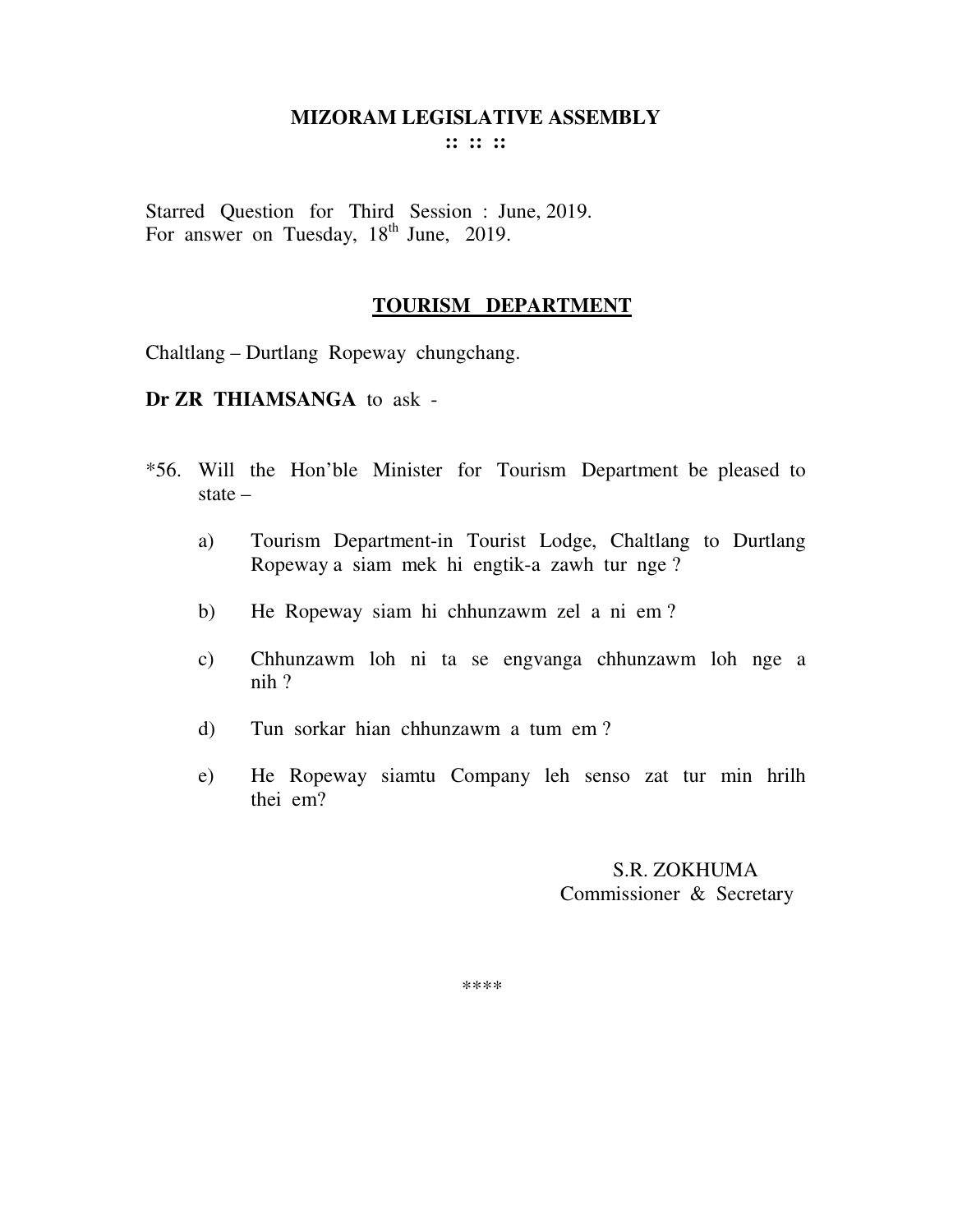**: : : :**  Starred Question for Third Session : June, 2019. For answer on Tuesday the  $18<sup>th</sup>$  June, 2019.

# **POWER & ELECTRICITY DEPARTMENT**

Lunglei South bial khaw thenkhat a eng pek chungchang.

#### **Dr. K. PACHHUNGA** to ask –

\*57. Will the Hon'ble Minister for Power & Electricity Department be pleased to state –

 Lunglei South bial chhung Sailen, Mautlang, Vairokai leh Ngiautlang hian power supply engtikah nge an neih ve theih ang?

> S.R. ZOKHUMA Commissioner & Secretary

\*\*B\*\*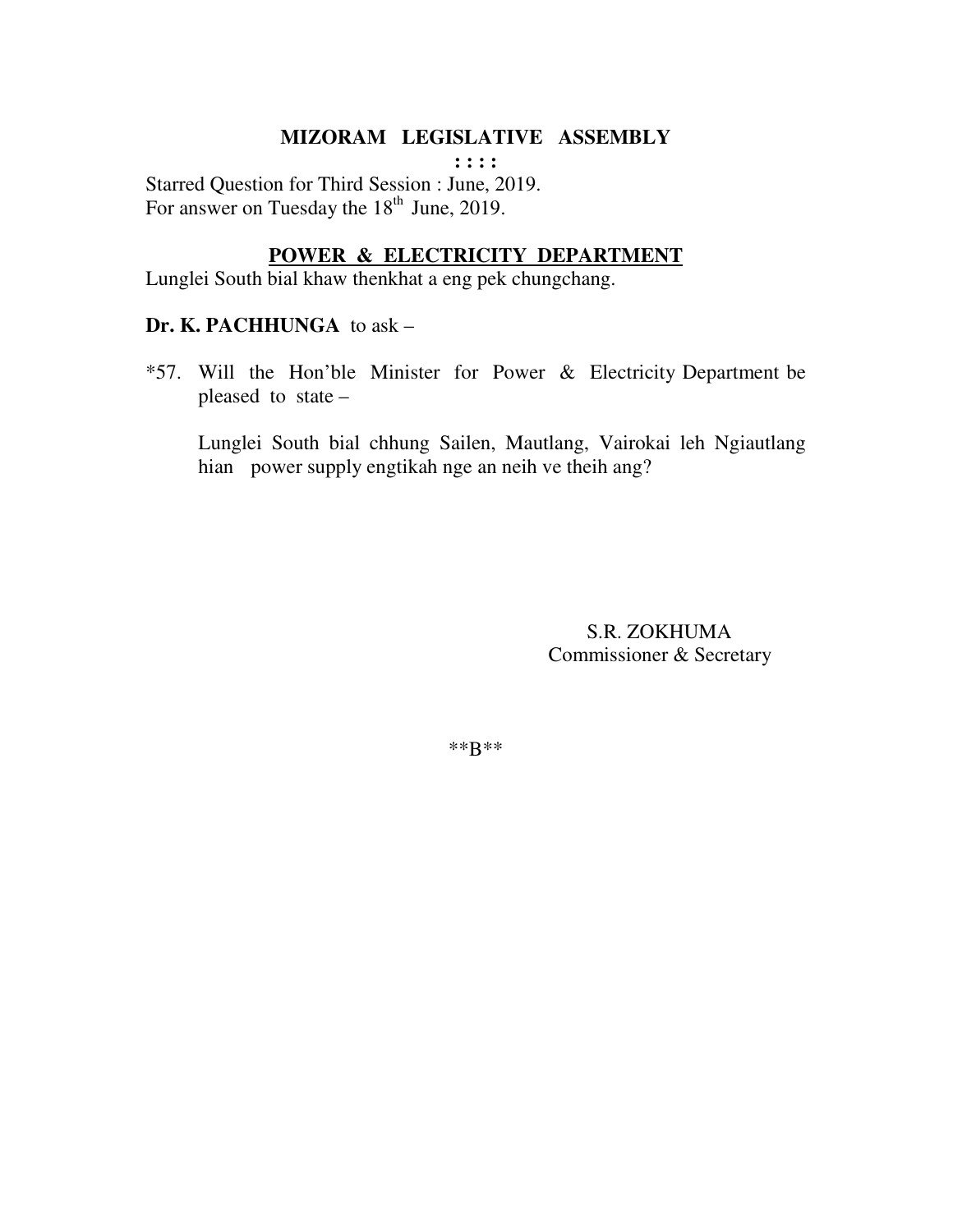**: : : :** 

Starred Question for Third Session : June, 2019. For answer on Tuesday the  $18<sup>th</sup>$  June, 2019.

#### **POWER & ELECTRICITY DEPARTMENT**

Electric Power lei nana sum hman chungchang.

## **Pu LALRINDIKA RALTE** to ask –

- \*58. Will the Hon'ble Minister for Power & Electricity Department be pleased to state  $-$ 
	- (a) P & E Department hian kum 2019 January, February, March thla thum chhung hian Electric Power lei nan engzatnge sum a sen?
	- (b) P & E Department hian kum 2019 January, February, March thla thum chhung hian Electric bill atangin sum engzatnge a lak luh?

 S.R. ZOKHUMA Commissioner & Secretary

\*\*B\*\*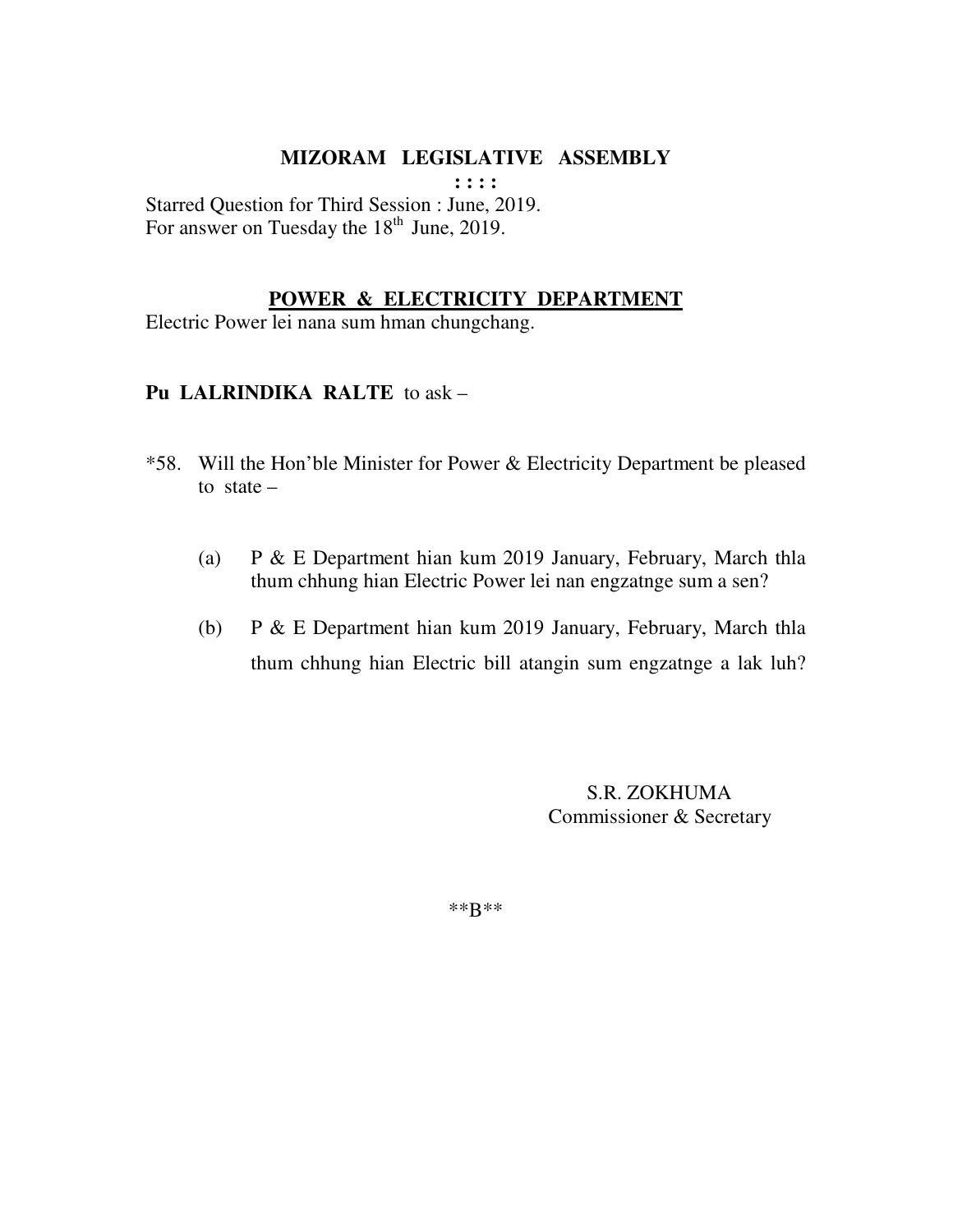Starred Question for Third Session : June, 2019. For answer on Tuesday, the  $18<sup>th</sup>$  June, 2019.

### **HEALTH & FAMILY WELFARE DEPARTMENT**

Serchhipa Nursing School leh Hostel sak chungchang.

## **Pu LALDUHOMA** to ask –

- \*59. Will the Hon'ble Minister for Health & Family Welfare Department be pleased to state
	- a) Serchhipa Nursing School leh Hostel hi engtika sak zawh nge ?
	- (b) Engati nge enkawltu leh vengtu dah a nih loh ?
	- (c) Engtikah nge a function ang ?

 S.R. ZOKHUMA Commissioner & Secretary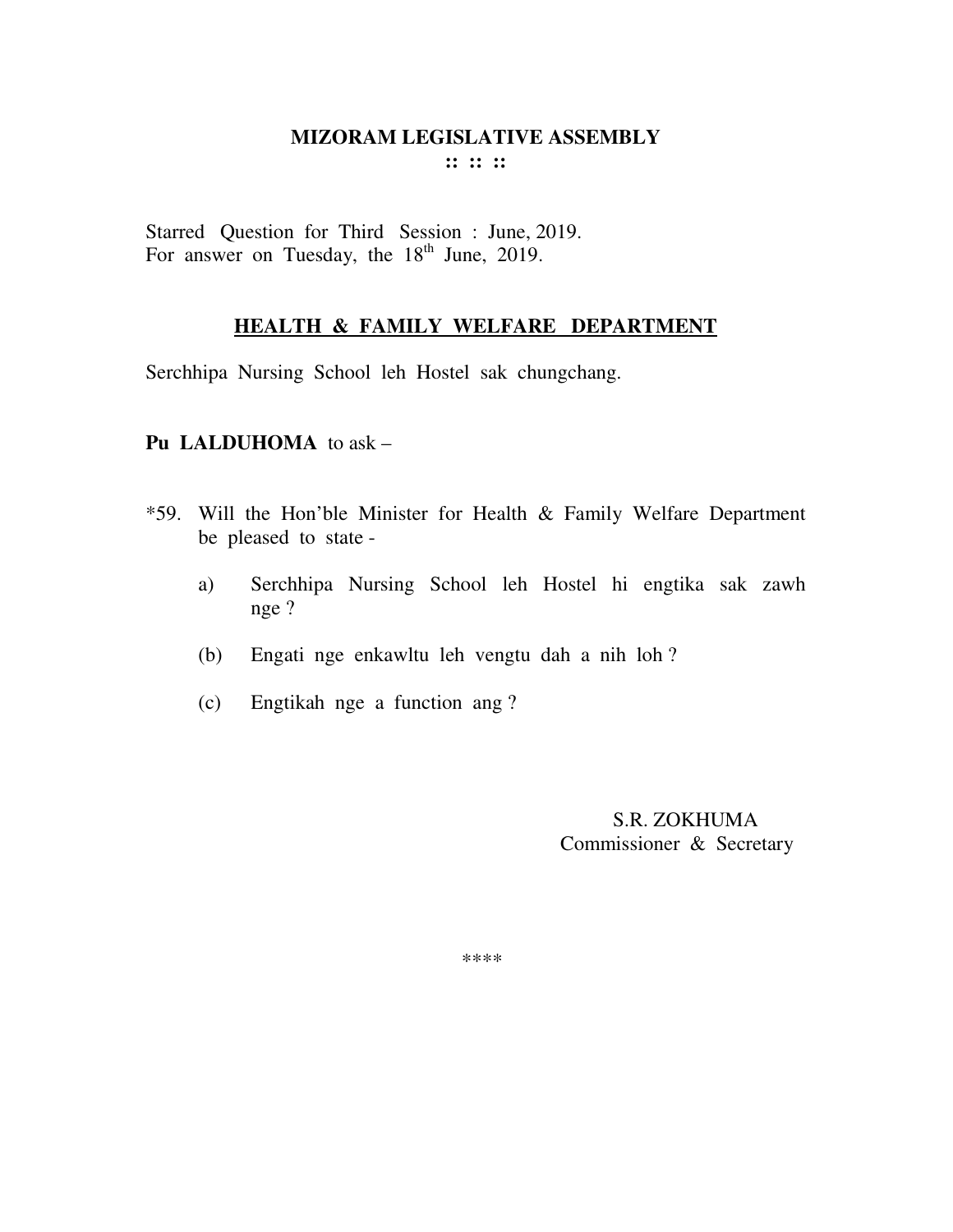Starred Question for Third Session : June, 2019. For answer on Tuesday, the  $18<sup>th</sup>$  June, 2019.

### **SPORTS & YOUTH SERVICES DEPARTMENT**

Football Stadium thar siam chungchang.

## **Pu LALRINTLUANGA SAILO** to ask –

\*60. Will the Hon'ble Minister for Sports & Youth Services Department be pleased to state –

 Aizawl khawpui, AMC area chhungah Football Stadium thar siam tumna a awm em? Awm nise khawiah nge Sorkar in dah a tum?

> S.R. ZOKHUMA Commissioner & Secretary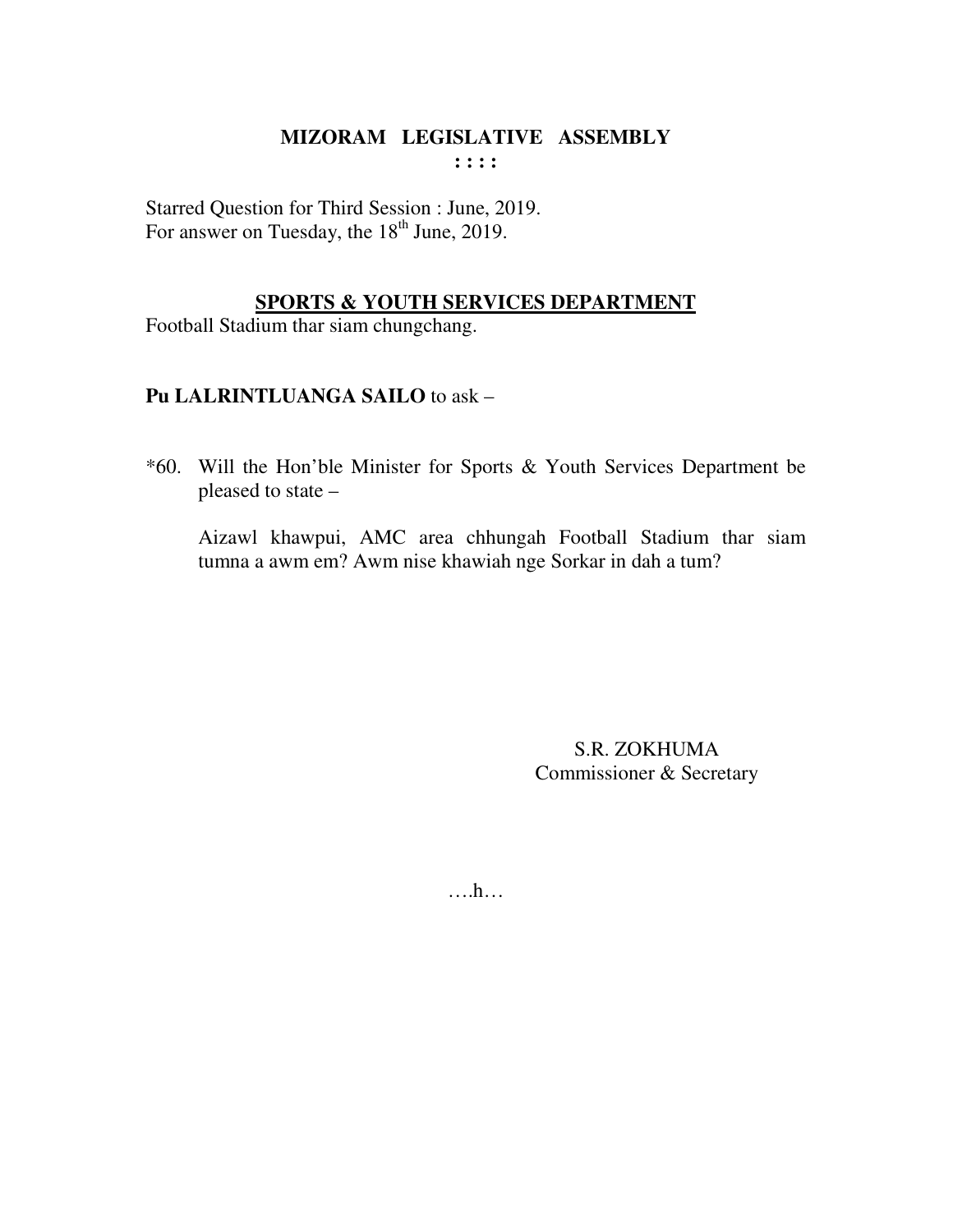Starred Question for Third Session : June, 2019. For answer on Tuesday, the  $18<sup>th</sup>$  June, 2019.

## **HEALTH & FAMILY WELFARE DEPARTMENT**

Food safety measures leh food testing laboratory chungchang.

### **Dr. VANLALTANPUIA** to ask –

- \*61. Will the Hon'ble Minister for Health & Family Welfare Department be pleased to state –
	- a) Mizoramah ei leh in thianghlim, hrisel leh him chauh zawrh anih theih nan Sorkarin 'Food safety measures' engtin nge a lak mek ?
	- b) Food testing laboratory khawiah te nge kan neih ?

 S.R. ZOKHUMA Commissioner & Secretary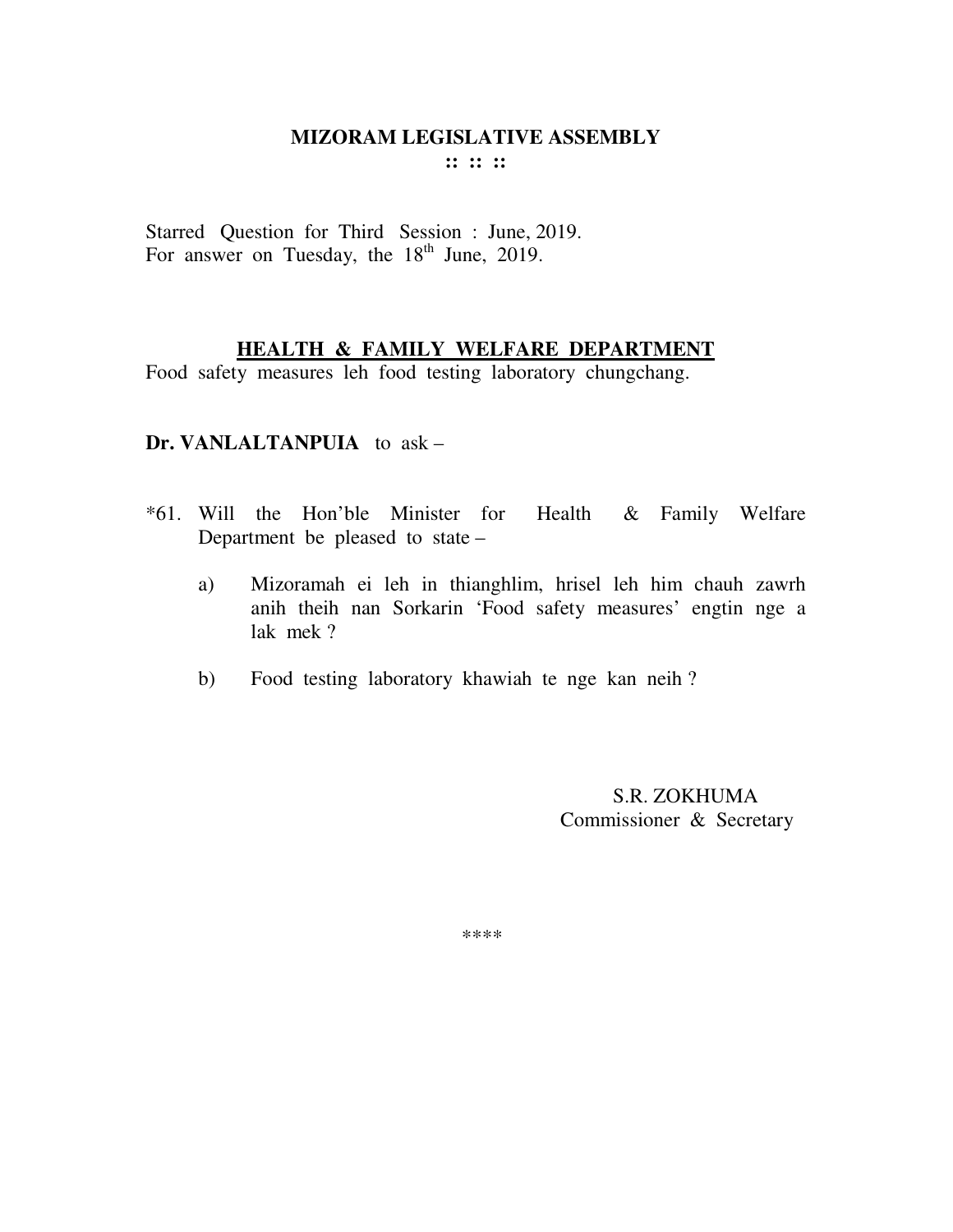**: : :** 

Starred Question for Third Session : June, 2019. For answer on Tuesday, the  $18<sup>th</sup>$  June, 2019.

# **SPORTS & YOUTH SERVICES DEPARTMENT**

Mamit District-a stadium awm leh awm loh chungchang.

## **Er. H.LALZIRLIANA** to ask –

- \*62. Will the Hon'ble Minister for Sports & Youth Services Department be pleased to state –
	- (a) Mamit District pumpui chhungah hian stadium (artificial grass phah) pakhat tal a awm tawh em?
	- (b) Engtinnge ruahmanna siam anih a, hmalakna a awm em?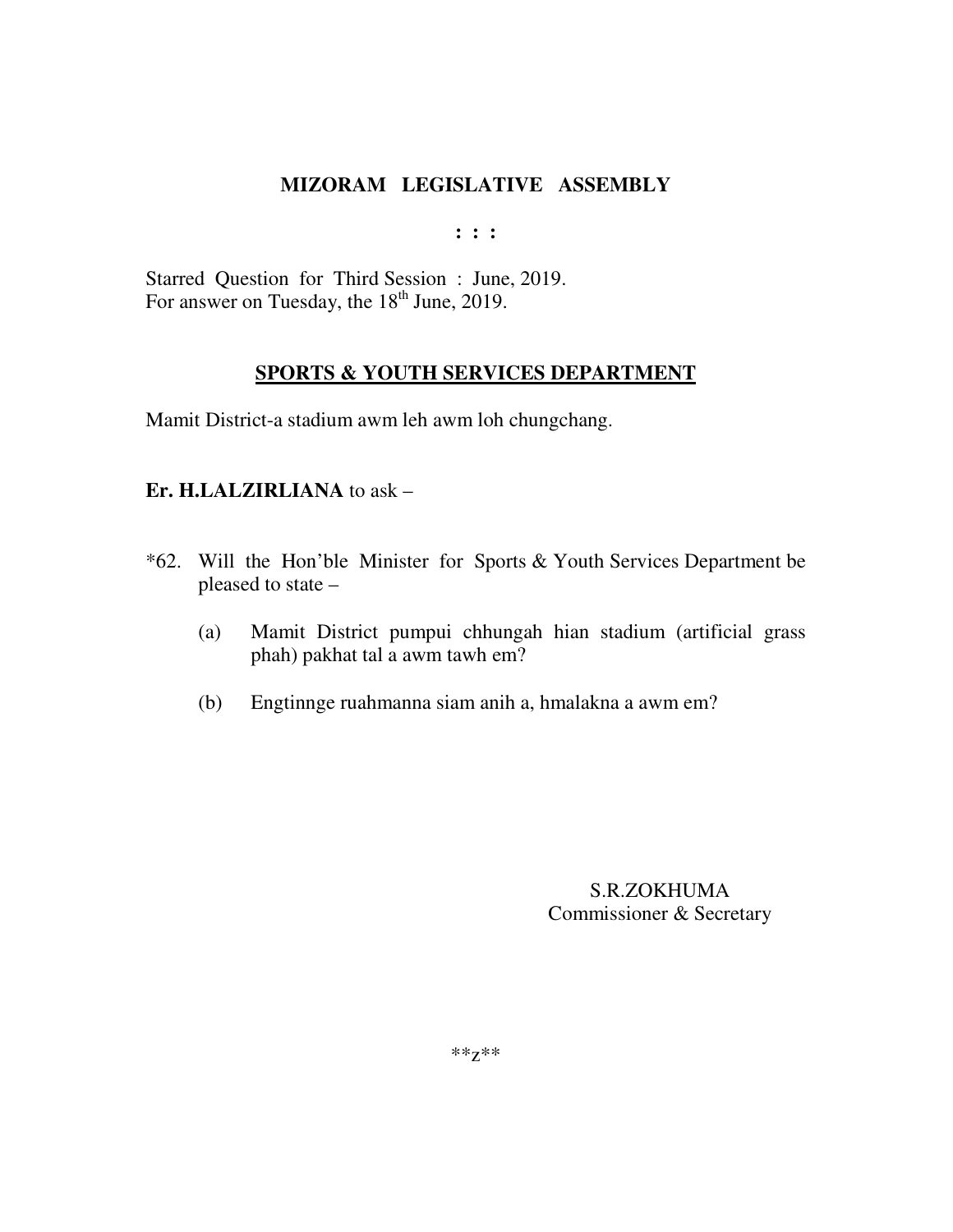**: : :** 

Starred Question for Third Session : June, 2019. For answer on Tuesday, the  $18<sup>th</sup>$  June, 2019.

### **TOURISM DEPARTMENT**

Eco-Circuit Theme of Swadesh Darshan atana sum hmuh chungchang.

### **Pu C.LALMUANPUIA** to ask –

\*63. Will the Hon'ble Minister for Tourism Department be pleased to state –

Development of Eco-Adventure Circuit : Aizawl - Rawpuichhip - Khawhpawp - Lengpui - Durtlang - Chaltlang - Sakawrhmuituai tlang - Muthi - Berawtlang - Tuirial Airfield - Hmuifang under Eco-Circuit Theme of Swadesh Darshan Scheme-ah hian Ministry of Tourism atangin sanction engzatnge hmuh a nih? Pawisa engzatnge hmuh a nih tawh?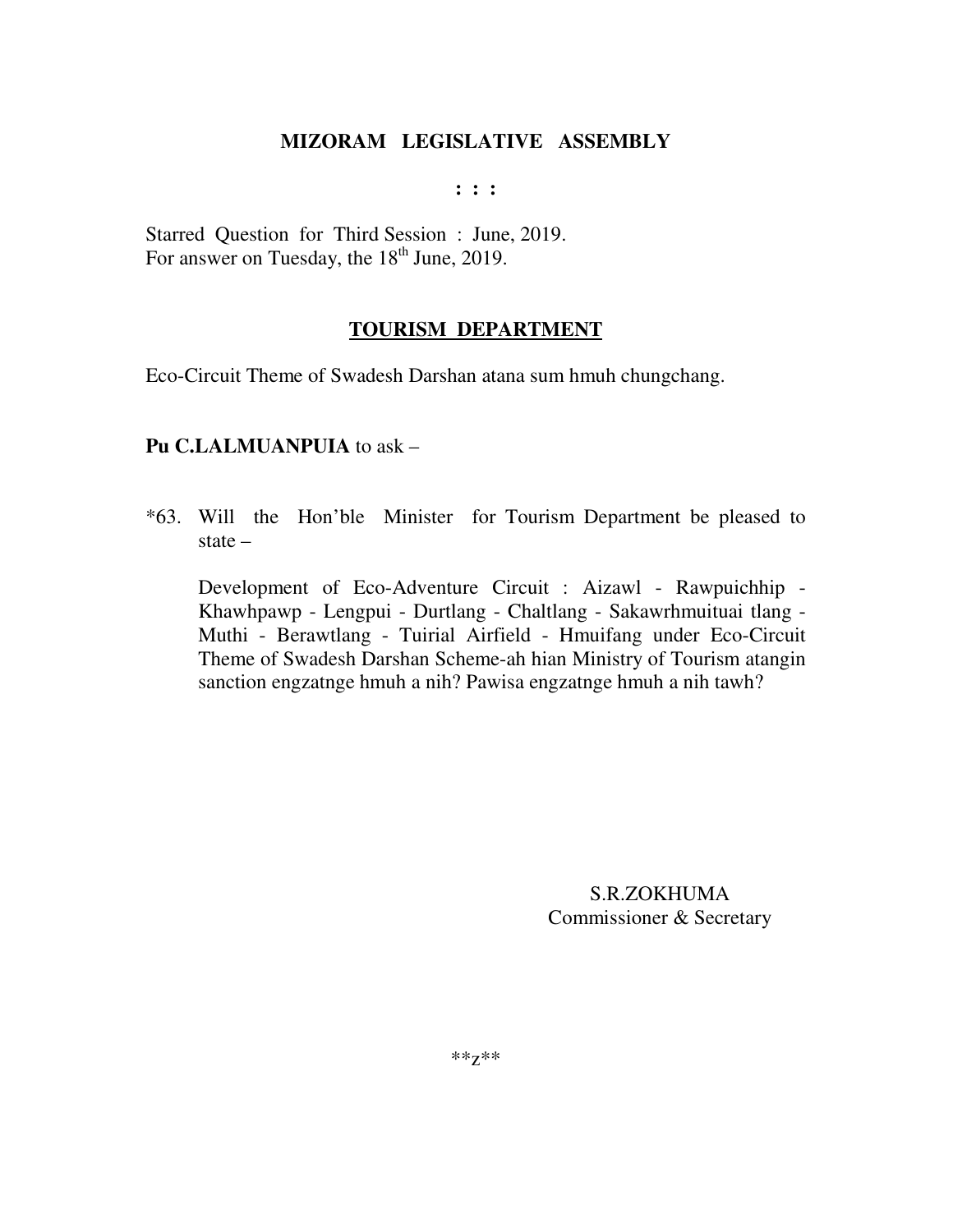**: : :** 

Starred Question for Third Session : June, 2019. For answer on Tuesday, the 18<sup>th</sup> June, 2019.

### **TOURISM DEPARTMENT**

Khuangleng leh Vaphai Tourist Lodge chungchang.

### **Pu RAMTHANMAWIA** to ask –

\*64. Will the Hon'ble Minister for Tourism Department be pleased to state –

Khuangleng leh Vaphai-a Tourist Lodge sak mek khi engvanga chhunzawm loh nge? Chhunzawm leh tumna a awm em?

> S.R.ZOKHUMA Commissioner & Secretary

\*\*z\*\*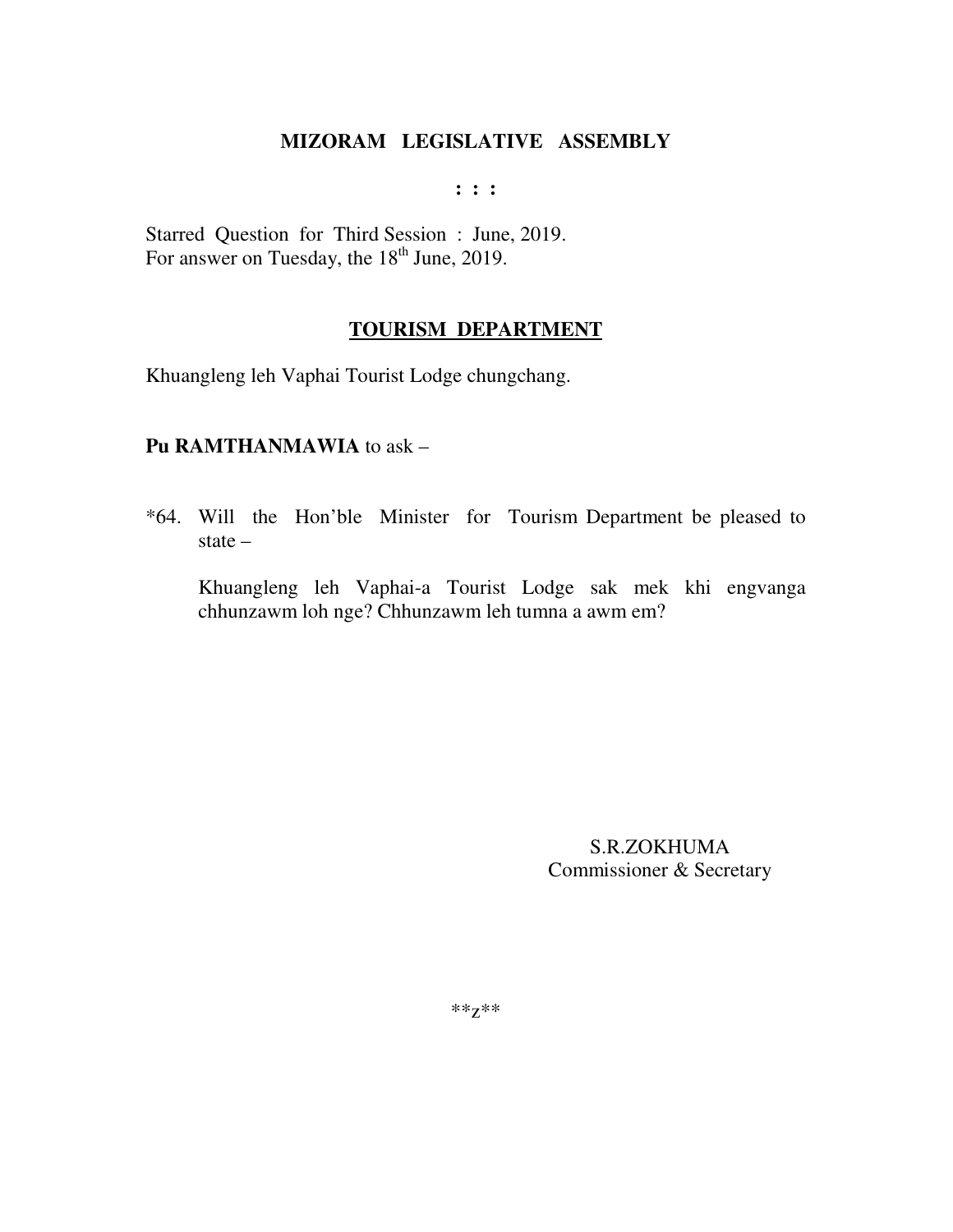**: : :** 

Starred Question for Third Session : June, 2019. For answer on Tuesday, the 18<sup>th</sup> June, 2019.

### **POWER & ELECTRICITY DEPARTMENT**

33kV Sub-station, Phura chungchang.

#### **Pu K.T. ROKHAW** to ask –

- \*65. Will the Hon'ble Minister for Power & Electricity Department be pleased to state –
	- (a) 33kV Sub-station, Phura hi engtikah nge zawh a nih ang?
	- (b) Engtikah nge a commission theih ang?
	- (c) Khawi khua te nge he sub-station chhawrtu turte?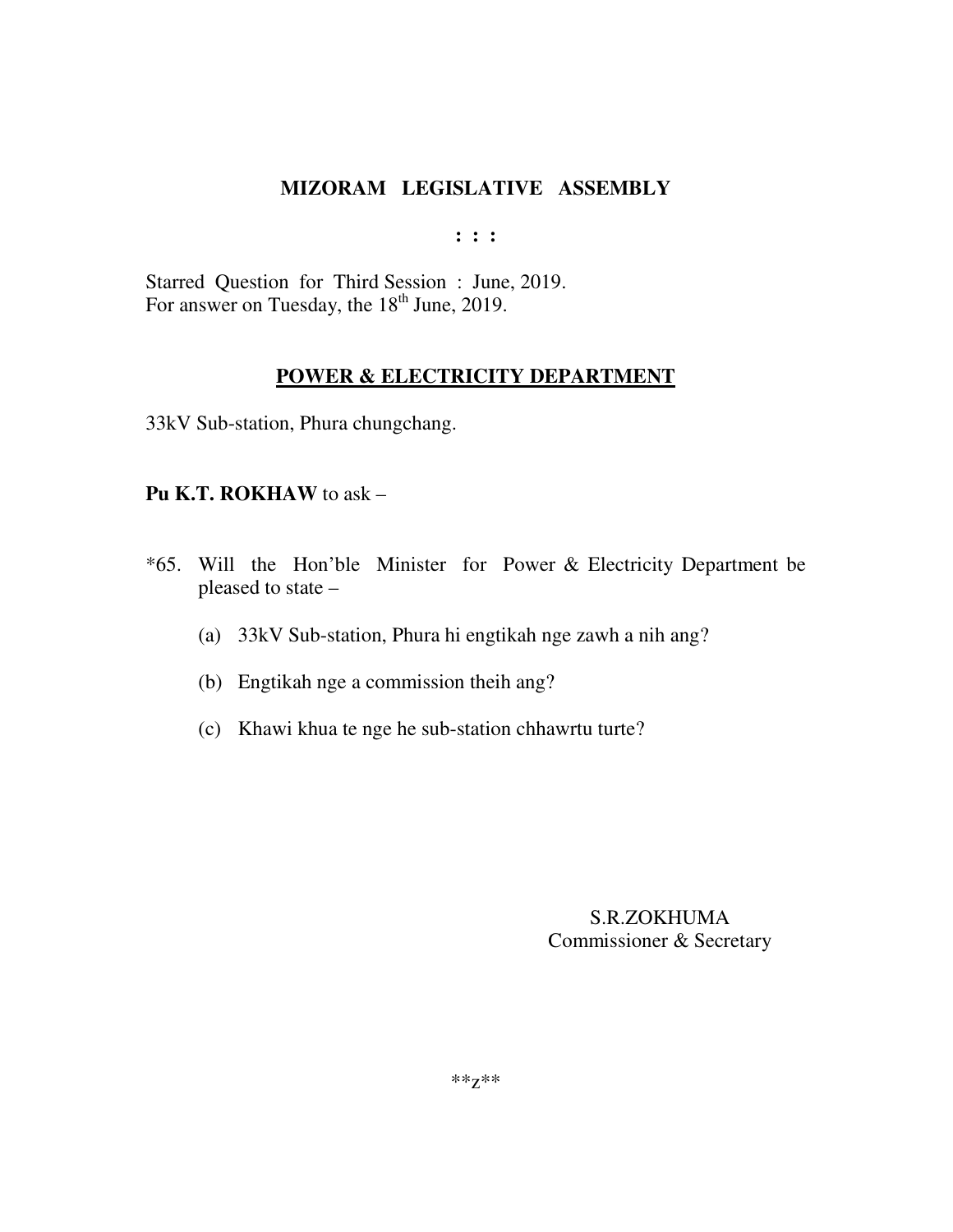**: : : :** 

Starred Question for Third Session : June, 2019. For answer on Tuesday the  $18<sup>th</sup>$  June, 2019.

#### **SOCIAL WELFARE DEPARTMENT**

High Protein Biscuits supply chungchang.

### **Pu LALRINSANGA RALTE** to ask –

\*66. Will the Hon'ble Minister for Social Welfare Department be pleased to state –

 High Protein Biscuits Supply hi kuminah tender tawh a ni em? Tender tawh ni ta se tute nge chhang tu te? Tu hnenah nge pek a nih?

> S.R. ZOKHUMA Commissioner & Secretary

\*\*B\*\*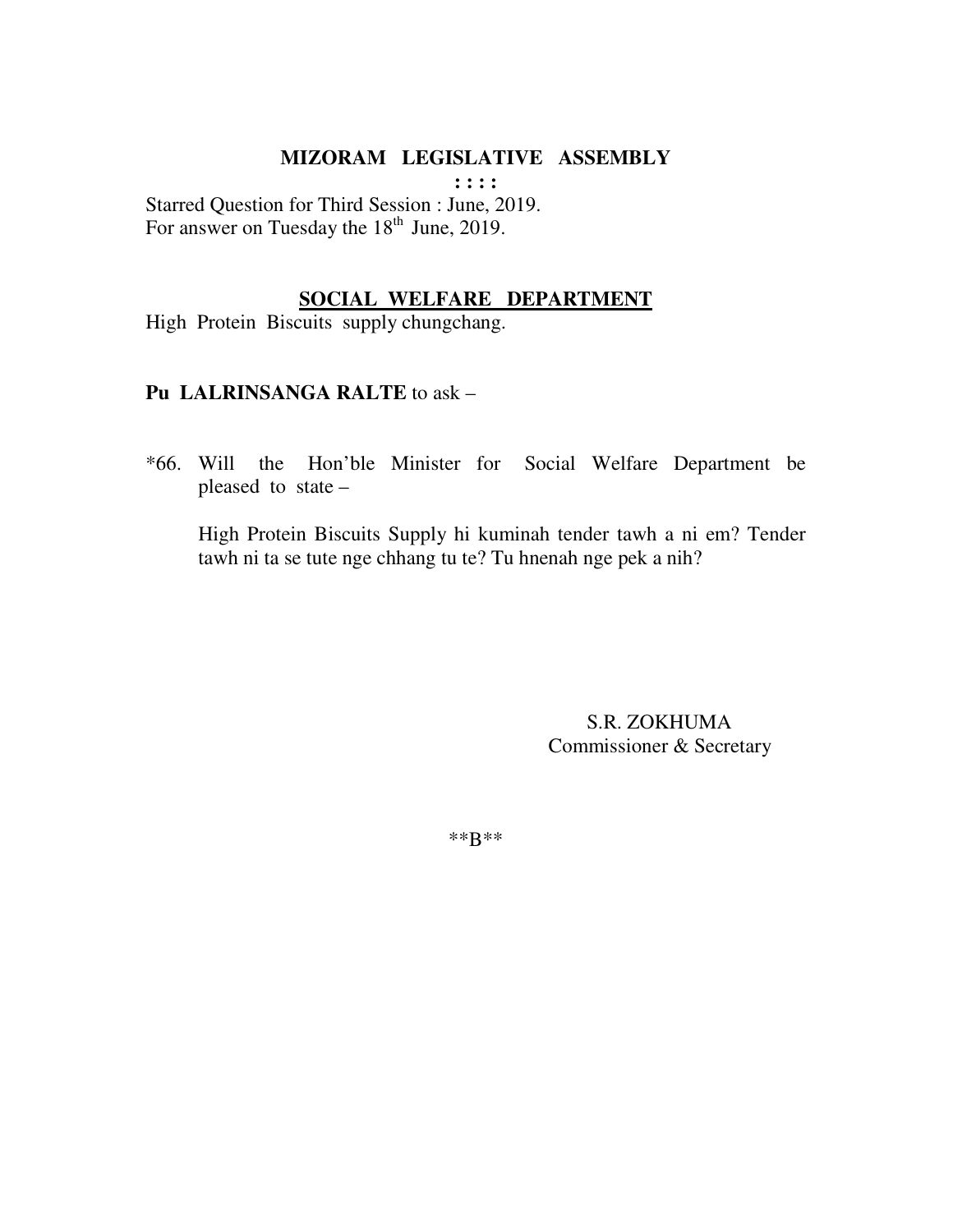Starred Question for Third Session : June, 2019. For answer on Tuesday, the 18<sup>th</sup> June, 2019.

## **HEALTH & FAMILY WELFARE DEPARTMENT**

MIMER hming thlak chungchang.

#### **Pu LALCHHUANTHANGA** to ask –

\*67. Will the Hon'ble Minister for Health & Family Welfare Department be pleased to state –

MIMER hming Zoram Medical College a thlak a nih hian engnge that zawkna leh hlawkna a neih ?

> S.R. ZOKHUMA Commissioner & Secretary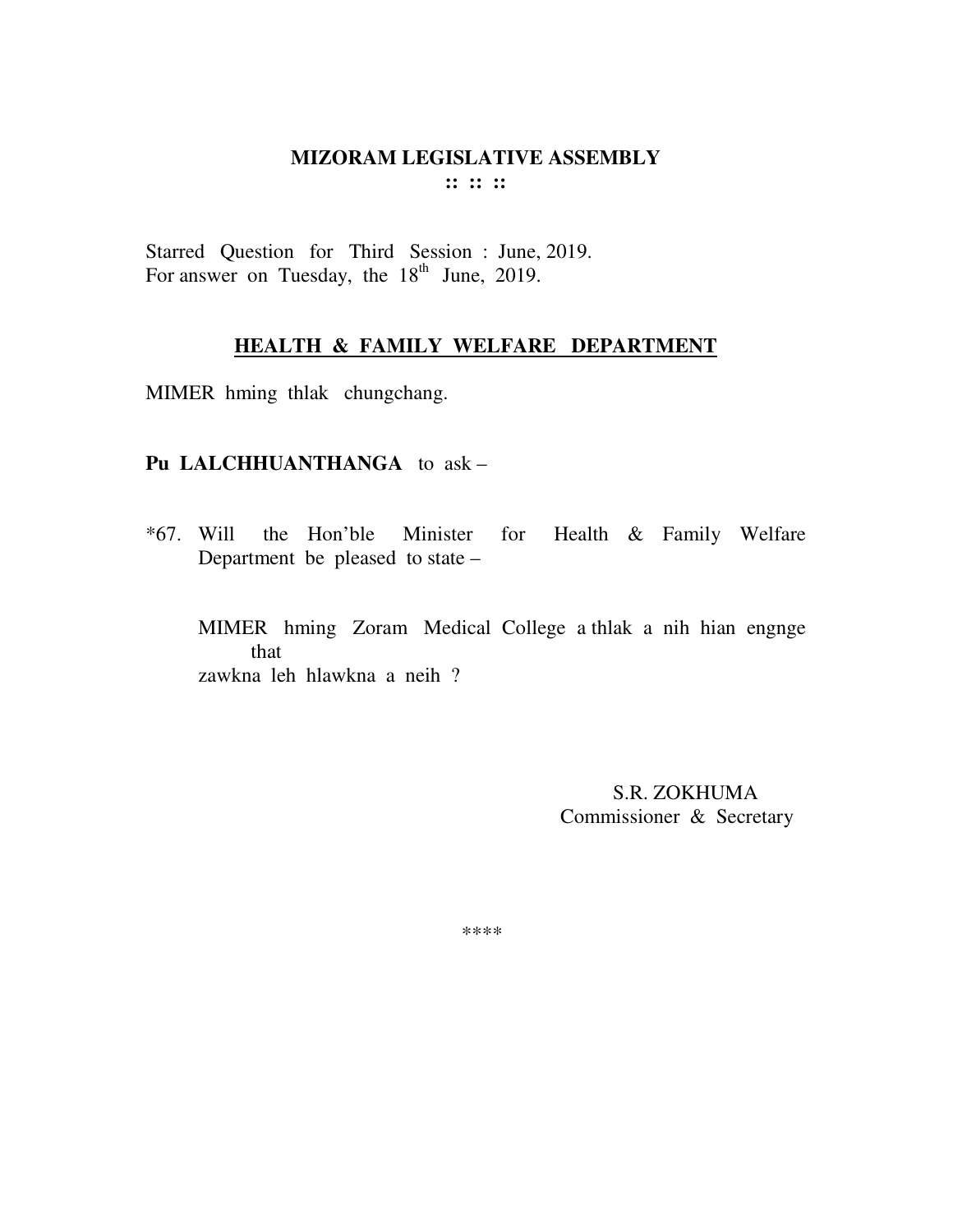**: : :** 

Starred Question for Third Session : June, 2019. For answer on Tuesday, the  $18<sup>th</sup>$  June, 2019.

# **SOCIAL WELFARE DEPARTMENT**

Department bifurcate leh Old Age Pension chungchang.

## **Pu V.L.ZAITHANZAMA** to ask –

- \*68. Will the Hon'ble Minister for Social Welfare Department be pleased to state –
	- (a) Social Welfare Department then hran tum kha kalpui zel a ni em? Enge a thlen chin?
	- (b) Tun dinhmunah Tar Pension engzatnge awm?
	- (c) Central-in pawisa a rawn pek hi sorkar (State) ina a doletna pawisa hi tihpun theih a ni em?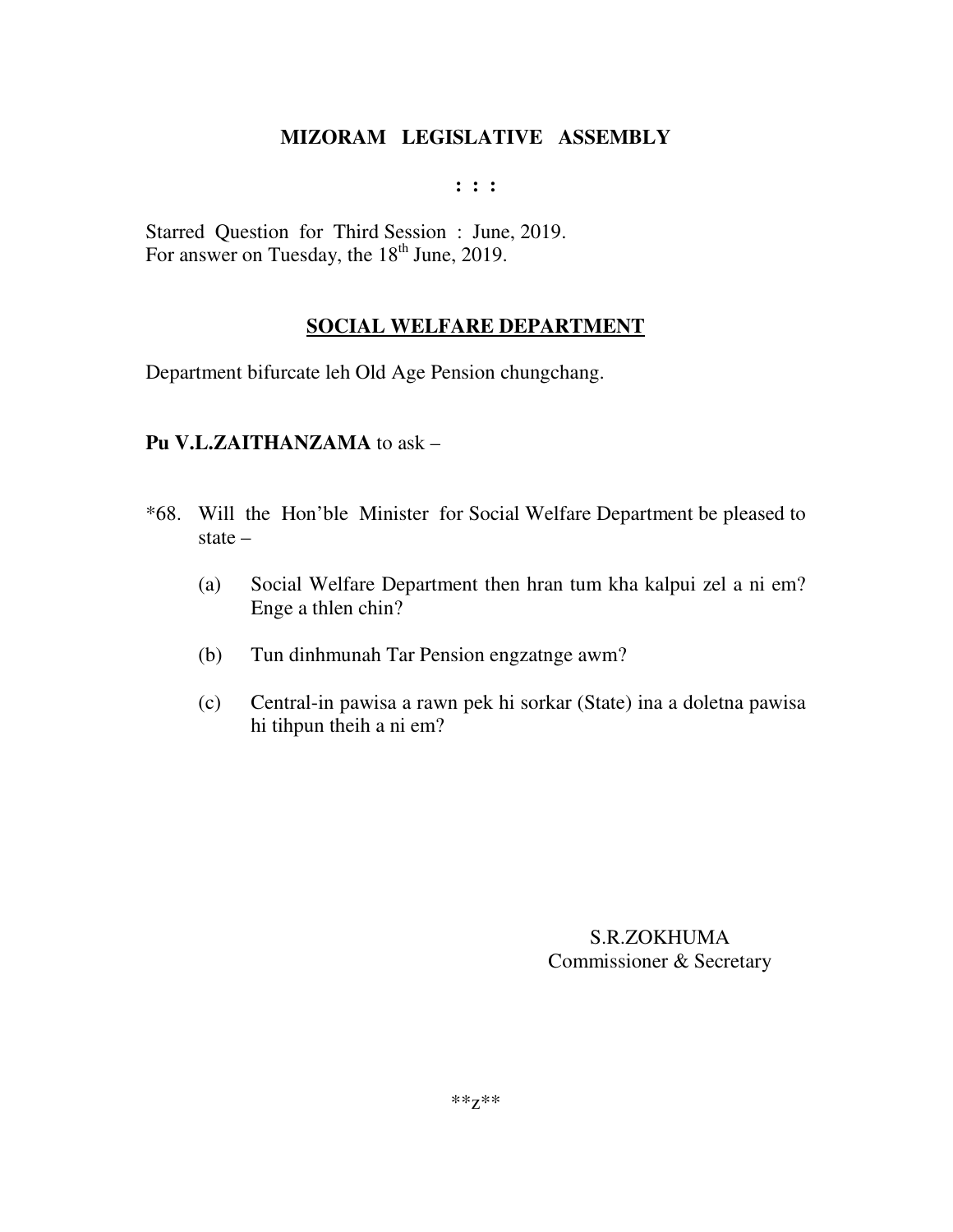Starred Question for Third Session : June, 2019. For answer on Tuesday, the  $18<sup>th</sup>$  June, 2019.

## **SPORTS & YOUTH SERVICES DEPARTMENT**

Lengpui Mini Sports Complex chungchang.

# **Er. H. LALZIRLIANA** to ask –

- \*69. Will the Hon'ble Minister for Sports & Youth Services Department be pleased to state –
	- a) Lengpuia Mini Sports Complex tura ruahman hmalakna mumal awm si lo hi, tihpuitlin tumna a awm em?
	- b) Engnge hmalak tum dan?

S.R. ZOKHUMA Commissioner & Secretary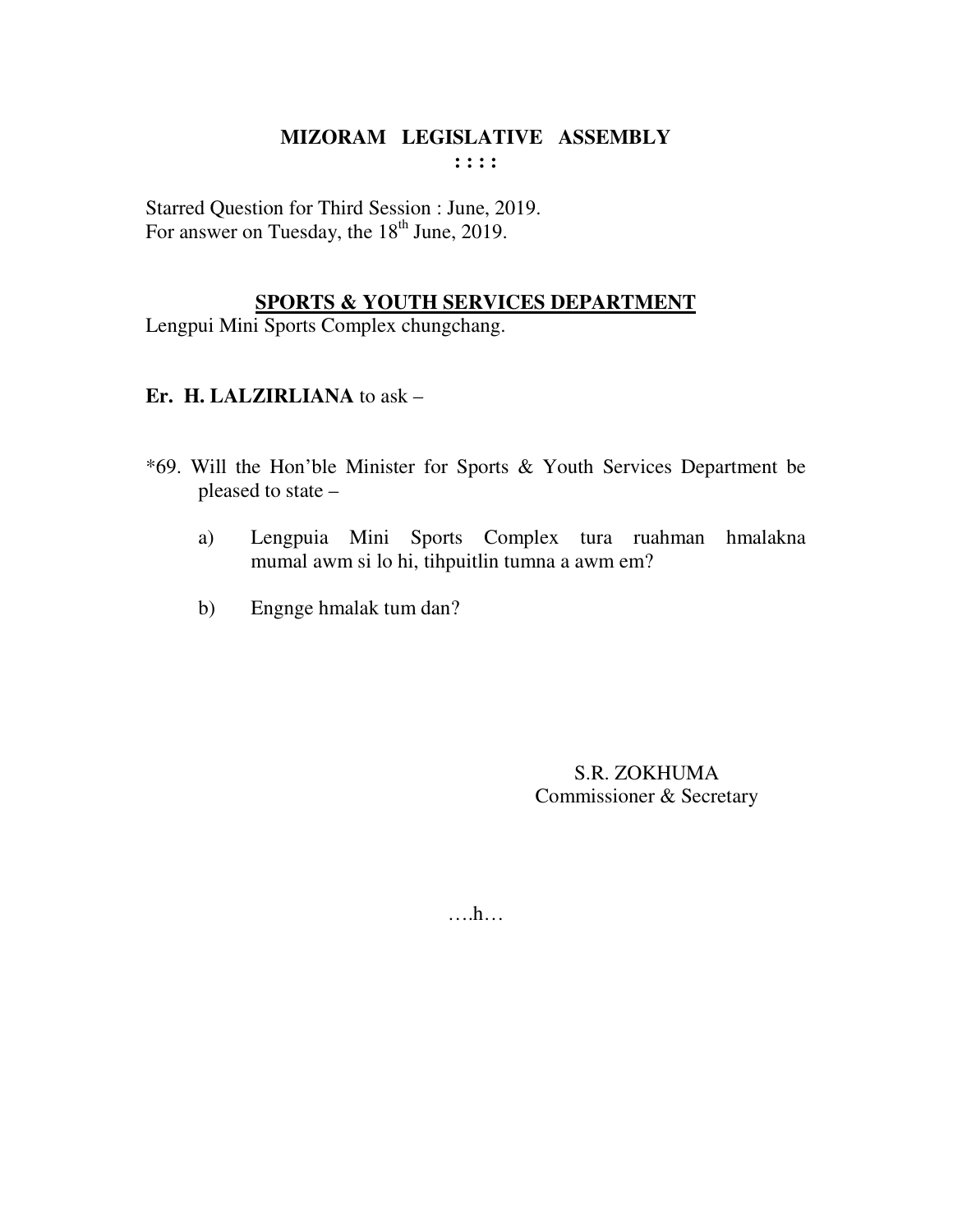Starred Question for Third Session : June, 2019. For answer on Tuesday, the 18<sup>th</sup> June, 2019.

## **TOURISM DEPARTMENT**

Tourist facilities awm zat chungchang

## **Pu LALDUHOMA** to ask –

\*70. Will the Hon'ble Minister for Tourism Department be pleased to state-

- a) Department enkawl lai Tourist facilities engzat nge awm ?
- (b) 2018 -2019 chhunga senso leh sum lak luh zat ?
- (c) Hlep aia hloh a tam zawk a nih chuan eng vang nge ?

 S.R. ZOKHUMA Commissioner & Secretary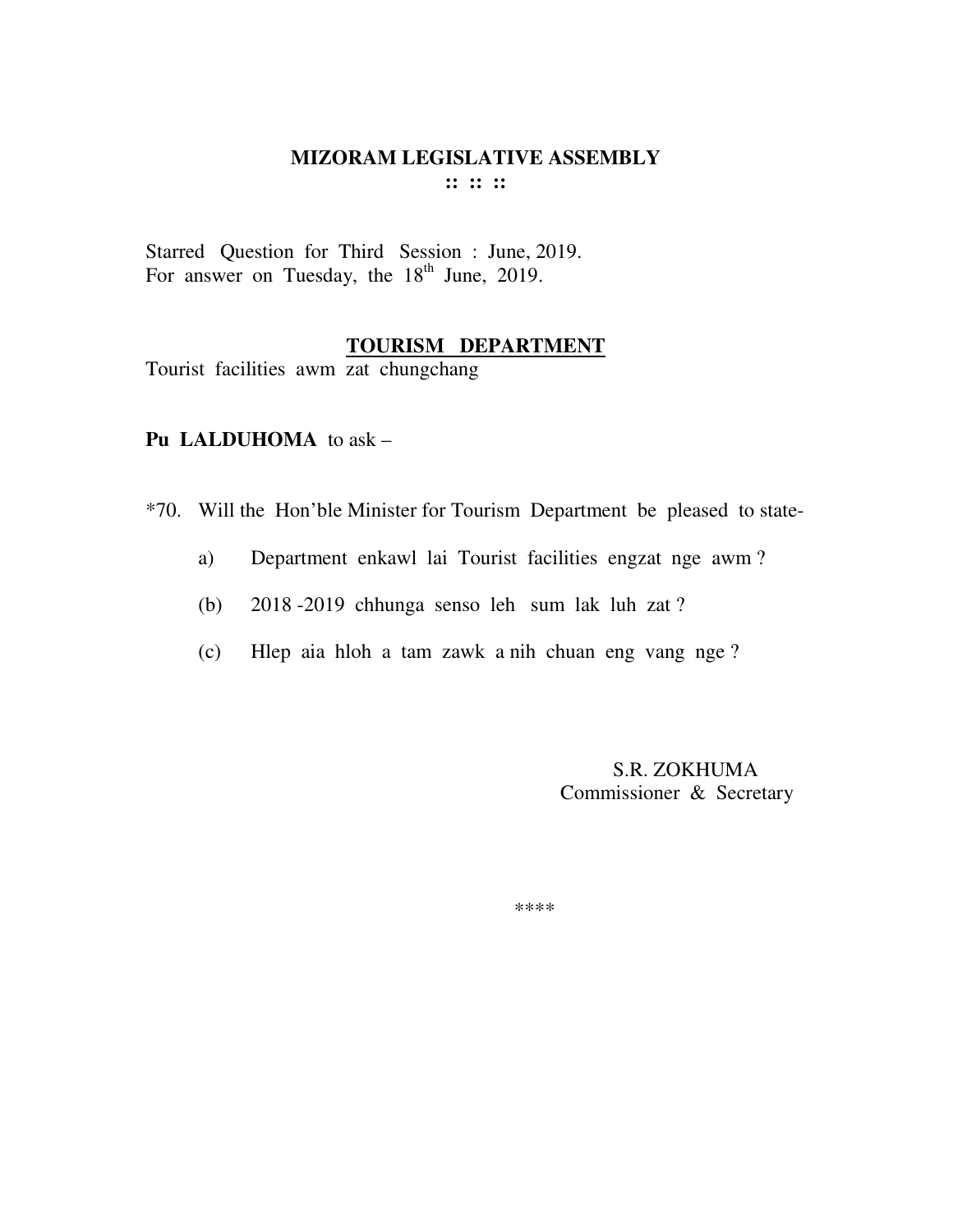Starred Question for Third Session : June, 2019. For answer on Tuesday, the 18<sup>th</sup> June, 2019.

## **HEALTH & FAMILY WELFARE DEPARTMENT** HMIS chungchang.

#### **Pu VANLALHLANA** to ask –

- \*71. Will the Hon'ble Minister for Health & Family Welfare Department be pleased to state –
	- (a) Health Department hnuaiah hian HMIS hi tunah hian enkawltu mumal tak an awm lo tih sorkarin a hria em ?
	- (b) Mumal taka a kal theih nan engtianga hma lak tur nge ?

 S.R. ZOKHUMA Commissioner & Secretary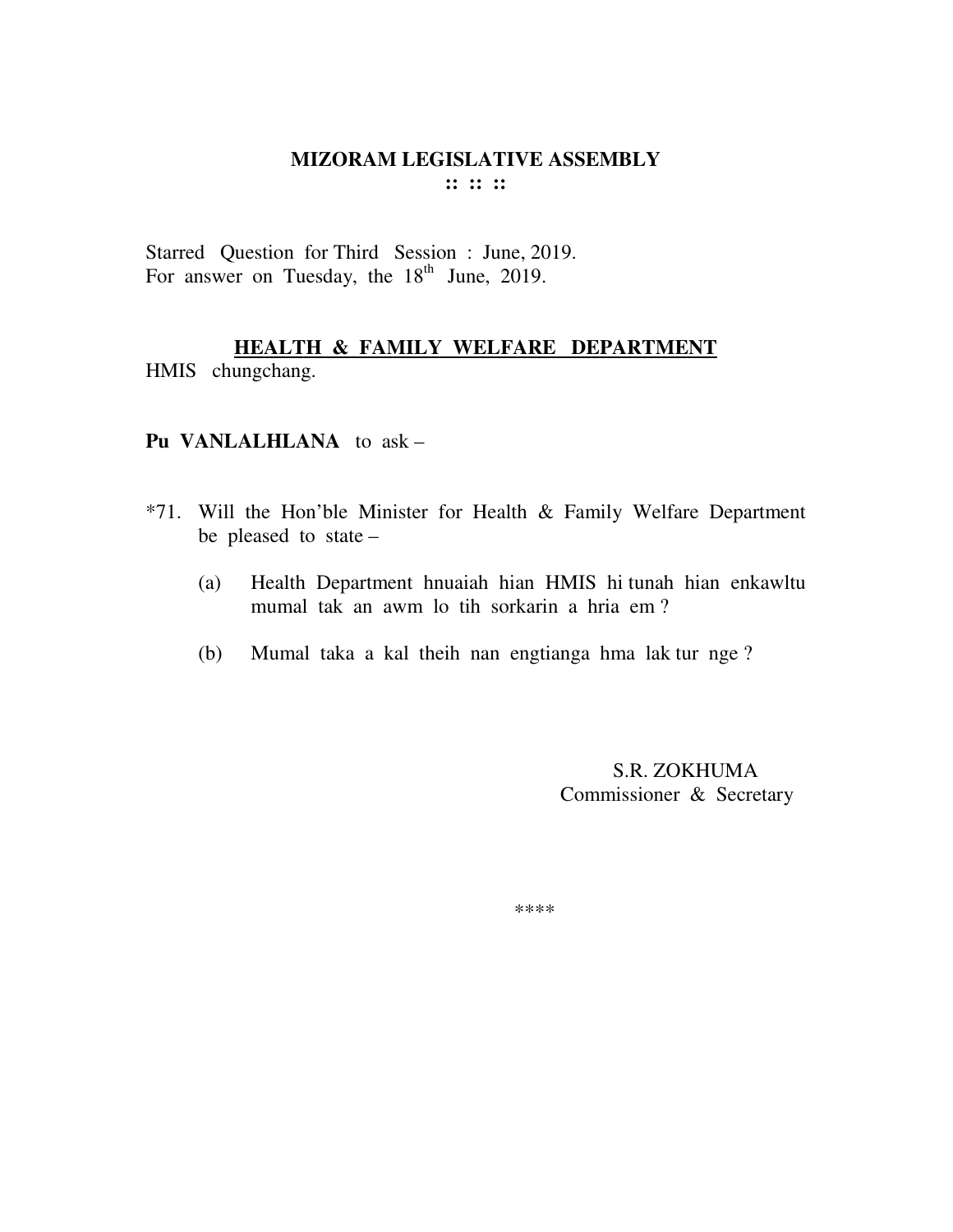Starred Question for Third Session : June, 2019. For answer on Tuesday, the  $18<sup>th</sup>$  June, 2019.

#### **FISHERIES DEPARTMENT**

Magur Sangha khawi chungchang.

**PU LALDUHOMA** to ask -

\*72. Will the Hon'ble Minister for Fisheries Department be pleased to state –

Magur Sangha khawi hi khap tum a ni em ?

 S.R. ZOKHUMA Commissioner & Secretary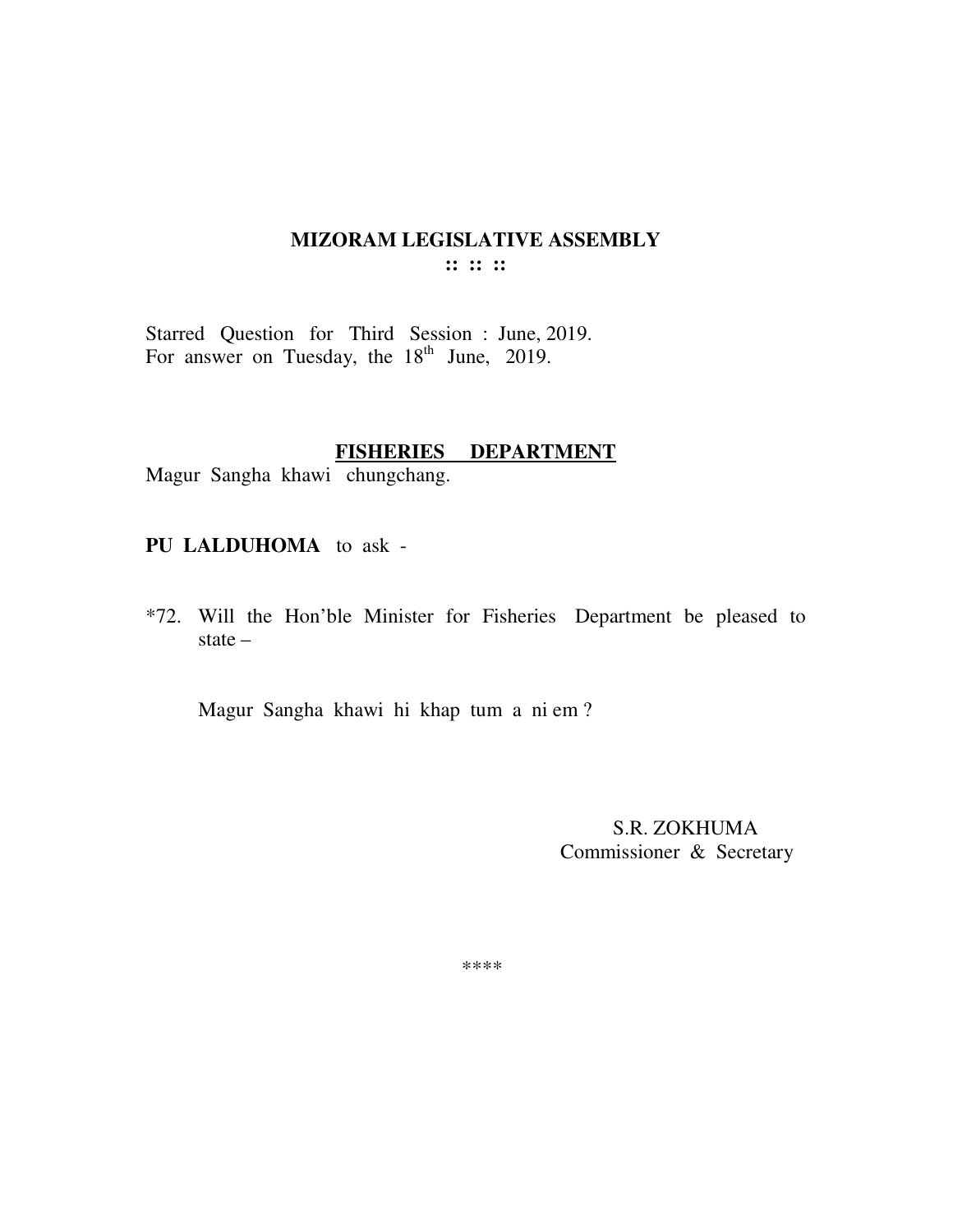Starred Question for Third Session : June, 2019. For answer on Tuesday, the  $18<sup>th</sup>$  June, 2019.

#### **TOURISM DEPARTMENT**

Institute of Hotel Management chungchang.

# **Pu LALDUHOMA**  $\downarrow$  to ask – **Pu VANLALHLANA**

- \*73. Will the Hon'ble Minister for Tourism Department be pleased to state –
	- a) Institute of Hotel Management, Bung Bungalow hi Outsource tum a ni em?
	- b) Bung Bangalow a State Institute of Hotel Management hi eng dinhmunah chiah nge a din?

S.R. ZOKHUMA Commissioner & Secretary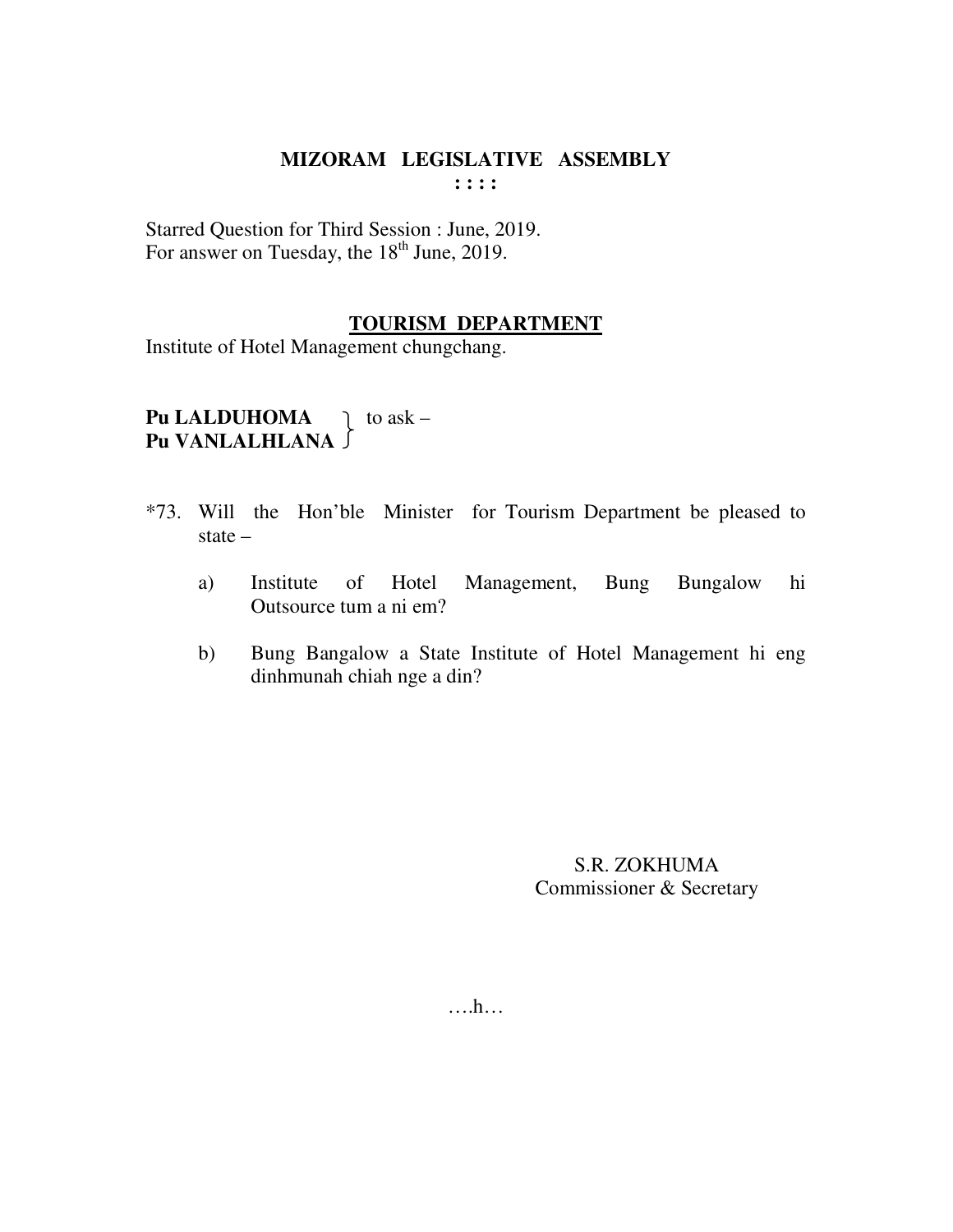**: : : :** 

Starred Question for Third Session : June, 2019. For answer on Tuesday, the  $18<sup>th</sup>$  June, 2019.

# **URBAN DEVELOPMENT & POVERTY ALLEVIATION DEPARTMENT**

AMC chungchang.

## **Pu V.L. ZAITHANZAMA** to ask –

- \*74. Will the Hon'ble Minister for Urban Development & Poverty Alleviation Department be pleased to state –
	- a) Aizawl Municipal Corporation (AMC) hi tun aia tih changtlun tumna a awm em?
	- b) Mizoram khawpui dangah Municipal Councils/Board siam tura hmalakna a awm em?
	- c) Aizawl khawpui bawlhhlawh sawngbawlna thar tur hi engtikah nge hman tum a nih? (2018 December a peih tura sawi a ni a)
	- d) Kum 2019 atanga bawlhhlawh sawngbawlna thar hman tura tih hi engvanga la hmang lo nge kan nih?
	- e) Bawlhhlawh thliar hran hi engtikah nge a taka kalpui tum a nih?

## S.R. ZOKHUMA Commissioner & Secretary